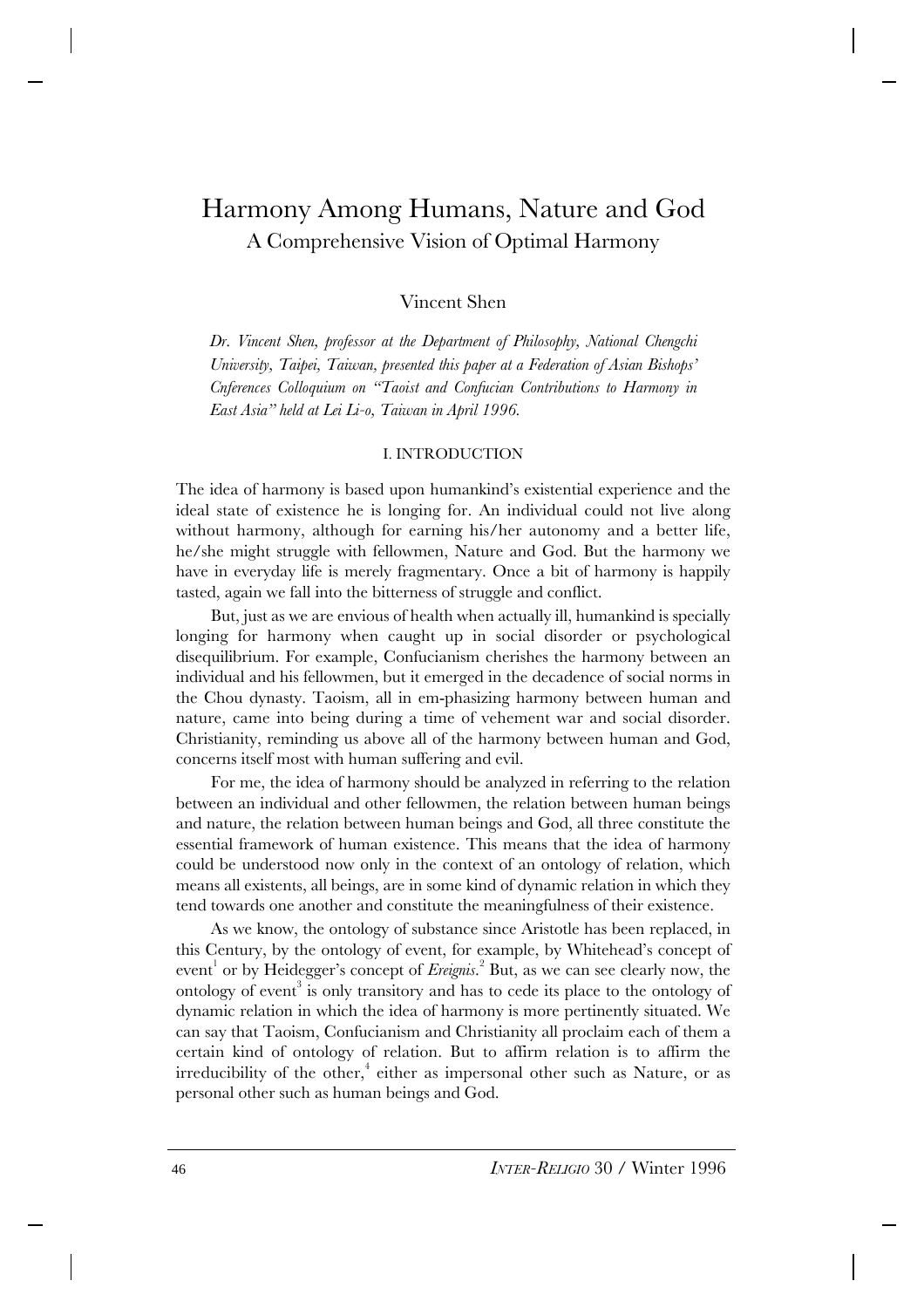The structural framework of the relations between human beings and Reality is constituted by the relations between an individual and his fellowmen, human and Nature, human and God. Among all these three relations, there is a contrasting tension between Harmony and Conflict. All we have to do is , on the one hand, to keep the harmonious relations one has already with others, and on the other, to maximize, to optimize the harmony in realizing one's self and in coordinating the totality.

### II. HARMONY WITH FELLOWMEN

 On the human level, we are all born into the world in a relational context, that of our parents and that of the social world. That's the reason why Confucianism concerns itself mostly with the harmonization of a human being's relation with his fellowmen. One of the main concerns of Confucianism is the meaning of social order and the meaning of human existence in it.

## *1. THE TRANSCENDENTAL FOUNDATION OF HARMONY*

Confucius himself had endeavored to re-vitalize the ancient social order instituted by Chou-li by rendering it meaningful in a transcendental way. In pre-Confucian China, Chou-li embraced both the ideal and the actual aspects of religious, ethical and political life in ancient China. In its actual meaning, Chou-li has three essential aspects: the sacrificial ceremonies, the social and political institutions, and the code of daily behavior. Ideally speaking, it represented an ideal image of the cultural tradition as Order imbued with sense of beauty or Harmony. It represented for Confucius a comprehensive ideal of human life in general, just as the concept of *Paideia* was for the ancient Greek people.

But in the time of Confucius, the period of Spring and Autumn, it was a time of political turmoil leading to social disorder, a time qualified by Confucius as "without order and justice." For example, Confucius said, "In the government of an empire with order and justice, the initiative and final decisions in matters of religion, education, and declaration of war forms the supreme prerogative of the emperor. In the government of an empire without order and justice, that prerogative passes into the hands of the princes of the empire, in which case it is seldom that ten generations pass before they lose it. Should that prerogative pass into the hands of the nobility of the empire, it has rarely happened that they have retained it for five generations."<sup>5</sup>

In this state of political disorder, Chou-li began to lose this deeper meaning while still keeping its realistic and superficial meaning as a code of behavior, social and political institutions and religious ceremonies. Confucius tried to revitalize Chou-li by translating its ideal meaning into the concept of  $\text{len}(\leq)$ , which signified and represented for him the sensitive interconnectedness between human being's inner self with other human beings, with nature and even with Heaven. Jen manifests man's subjectivity and responsibility in and through his sincere moral awareness, and in the meanwhile, it means also the intersubjectivity giving support to all social and ethical life. That's why Confucius said that Jen is not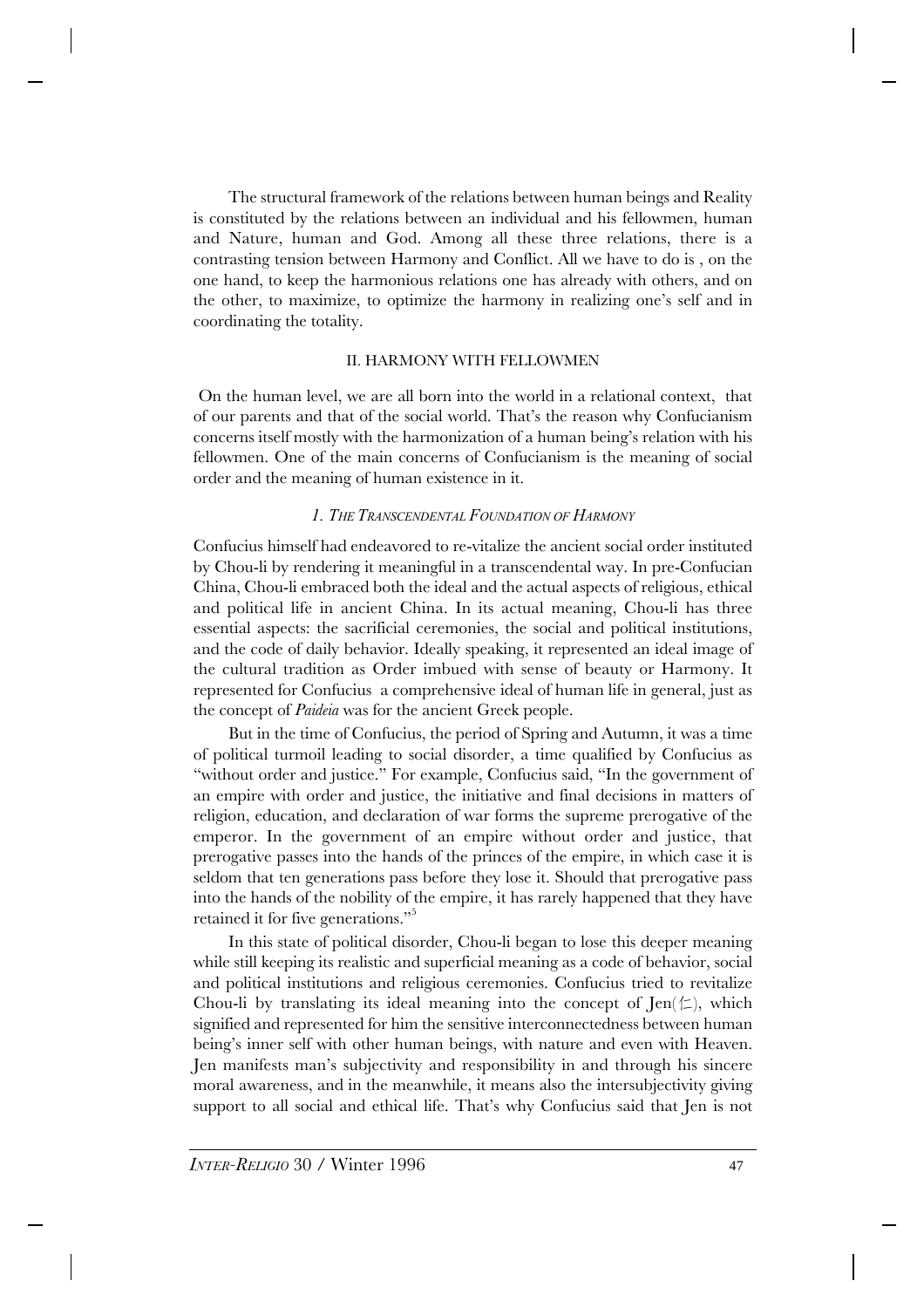remote or difficult to Human beings, only if an individual will for it, Jen is there in himself. By thus doing Confucius had laid a transcendental foundation to human being's interaction with nature, with society and even with Heaven.

And then, from the concept of Jen, Confucius deduced the concept of  $\rm{Yi}$  (義), righteousness, which represented for him the respect for and proper actions towards the others. That's why Confucius said, "A wise and good man makes Righteousness the substance of his being; he carries it out with the ritual order. He speaks it with modesty and he attains it with sincerity – such a man is a really good and wise man!"<sup>6</sup>Righteousness is also the criteron by which are discerned a good man and a base guy. On righteousness was based all moral norms, moral obligations, our consciousness of them, and even the virtue of always acting according to them. And from the concept of Yi, Confucius deduced that of Li  $(\ddot{\ddot{\epsilon}})$ , the ritual, the proprieties, which represented the ideal meaning and actual codes of behavior, political institutions and religious ceremonies. You Tzu, a disciple of Confucius, once said that "The function of the ritual consists best in harmony." Li, the ritual, as an overall concept of cultural ideal, means for me a graceful order leading to harmony.

Through this procedure of transcendental deduction, Confucianism reconstitutes and thereby revitalizes the ethical and social order implied in Chou-li and the meaningfulness of human existence in it. The dimension of meaning in human existence is therefore to be understood within the context of totality constituted of relations between Human beings imbued with a sense of orderly beauty or a sense of harmony

#### *2. PERSONAL EXCELLENCE AND HARMONIZATION OF RELATIONSHIP*

In Confucianism, a life of harmony has to be concretized as a life of virtue. Virtue is to be seen as both the excellence of human natural abilities and the harmonization of human relationship. Obligation is considered as necessary when it helps to form and achieve virtue. Confucius cherished virtues such as wisdom, humanness, and bravery. I would interpret the virtue of wisdom as the excellence of human intellect, virtue of Jen or humanness as the excellence of human feeling, and the virtue of bravery as the excellence of human will. For Mencius, human nature possesses four beginnings of goodness, these could be seen as four natural capacities of humankind tending towards goodness. And the virtues such as humanness, righteousness, propriety and wisdom are to be seen as fulfillment of these four beginnings of goodness in human nature. In the interpretation of the concept of righteousness, righteousness as virtue precedes always righteousness as obedience to moral obligations.

In the case of Confucianism, virtue, as excellence of human abilities, never limits itself within the individual, but instead it refers always to some relations with others. For example, Confucius, when asked about a life of Jen by Tzu Chang, answered that, "A man who can carry out five virtues leads a life of Jen...They are earnestness, consideration for others, trustworthiness, diligence and generosity. If you are earnest, you will never meet with want of respect. If you are considerate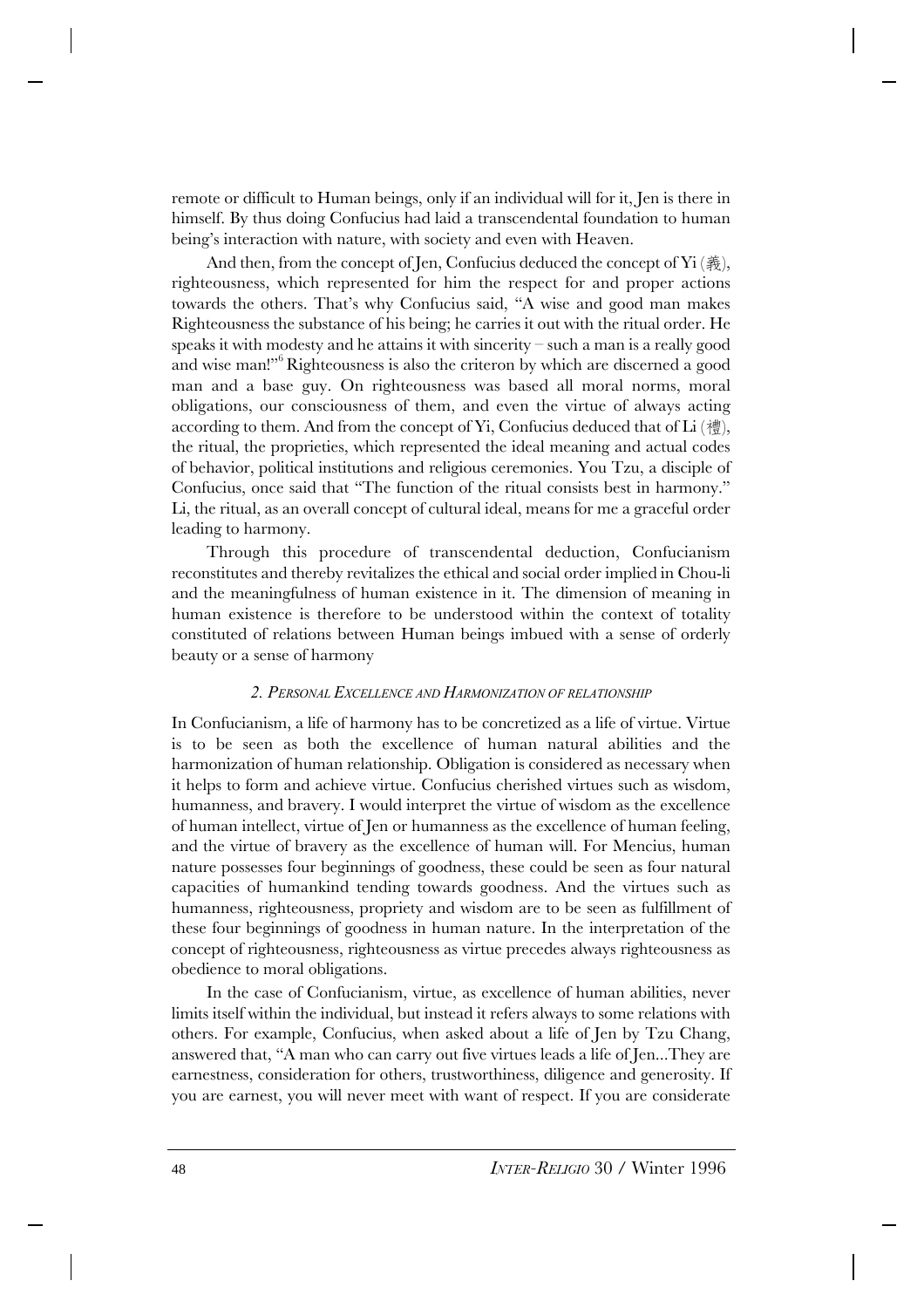to others, you will win the heart of the people. If you are diligent, you will be successful in your undertakings. If you are generous, you will find plenty of men who are willing to serve you."<sup>7</sup>It is clear that all these virtues refer to others and the reactions from others. They are ways of harmonizing human relationships and are therefore relational virtues.

Virtues are also to be formed in the five essential relationships, consisting always in the harmonization of human relationships, whether it concerns the relation between husband and wife, or parents and children, or brothers and sisters, or friends and lovers, or individual and society. These are now to be seen merely as biological or social relationship. On the contrary, they are to be realized as ethically meaningful relationships. The meaning of a good relationship, such as piety, fidelity, scurrility, royalty,...etc., could be interpreted differently according to the custom of the times, but its essence as the harmonization of relationship stays always as valid now and forever.

# *3. FROM RECIPROCITY TO UNIVERSALITY*

The process of harmonization of relationship is a process of enlargement from reciprocity to universality. Reciprocity is essential for human relationship according to Confucianism. Just as the way Confucius responsed to Dzaiwuo, who proposed two arguments, one based upon the necessity of maintaining social order, the other based upon the circle of natural process, against the maintenance of funeral rites. But Confucius answered him by the argument of human reciprocity, that, in the earliest time of our childhood we were taken care of by our parents and this was the reason why we observe those rites; in response to the love of our parents for us. The form of these ritual practices could be changed according to the demand of times, but the essence of reciprocity in human relationship remains.

But the good human relationship comes to its fulfillment when enlarged from reciprocity to universality. That's why Confucius, when asked by Dzu Luh concerning how a paradigmatic individual behaves, answered first by the cultivation of oneself for one's dignity, then cultivation of oneself for the happiness of others, finally cultivation oneself for the happiness of all the people. From reciprocity to universality, this means that we should transcend the limit of special relationship to universal relationship, even to the point of seeing people within four seas as brothers. Which means humankind could treat other fellowmen, without regard for his family, profession, company, race and country, but just with Jen, a universal love, only because he is a member of the humankind. This is the way by which Confucianism enlarges the harmonization of human relationship, the fully unfolding of which is the process of formation of a virtuous life, not merely a life of observing absolutized obligations.

Confucian ethics is an ethics of virtue rather than an ethics of obligation, as some contemporary Neo-Confucians such as Mou Tzong-san would think. But virtue consists in two things, the excellence of human ability and the harmonization of human relationship. Leading with the priority of virtue,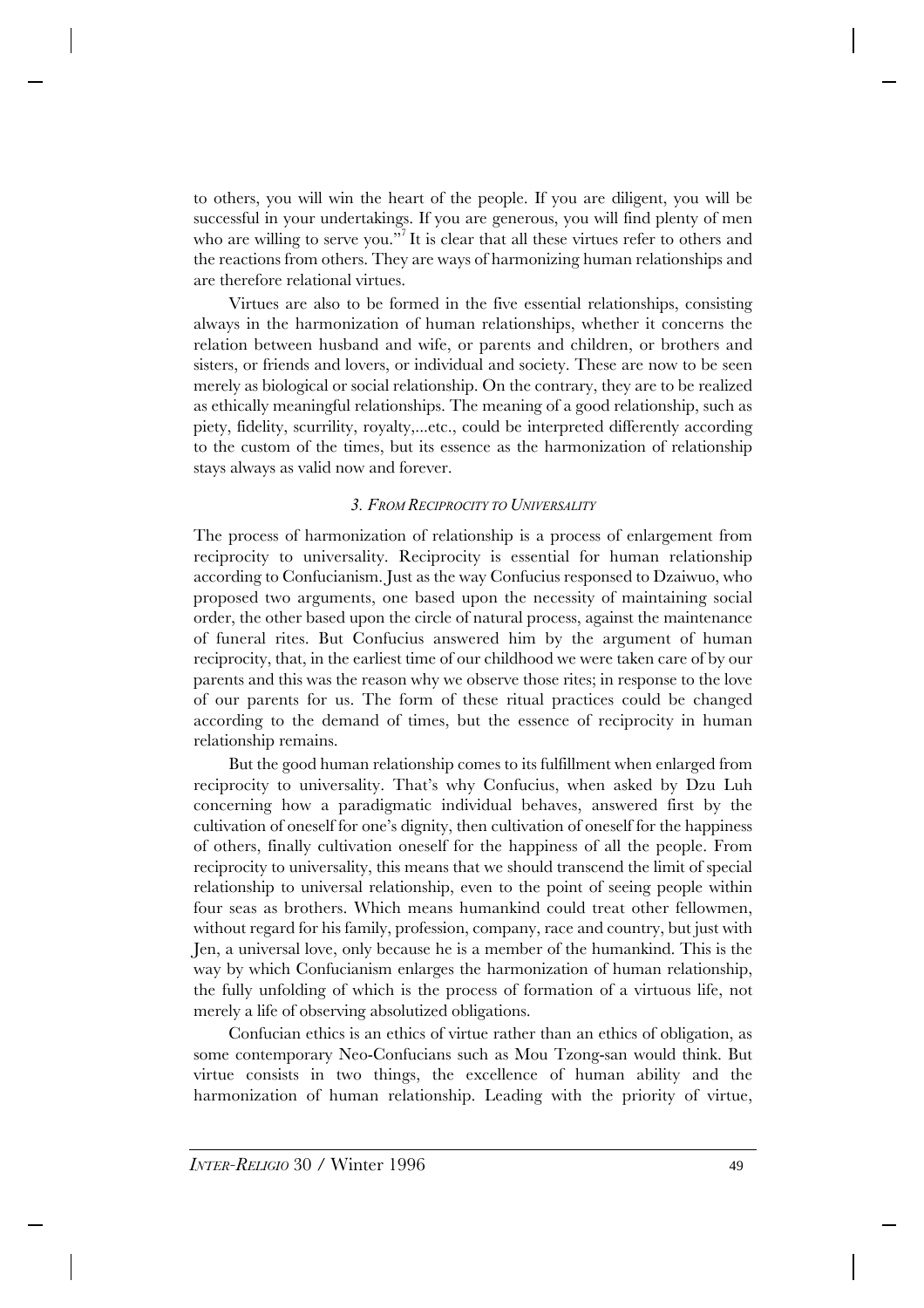Confucian ethics could also accept those good considerations of ethics of obligation and even utilitarian ethics. The most important principle is that a life of harmony could only be achieved by attaining excellence of one's ability all in harmonizing human relationship, or, in the other way round, by harmonizing human relationship all in accomplishing the excellence of one's abilities.

#### III. HARMONY WITH NATURE

Human existence stands on the support of Nature. Not only the relation between an individual and his fellowmen needs to be harmonious, the relation between human and Nature and that between natural beings are also in need of harmony. Especially with the deepening of the in-dustrialization process, the abuse of technology has brought about environmental problems and ecological disequibrium, the harmony between man and nature becomes more urgent. Here we can learn from Taoism.

# *1. FORGETFULNESS OF TAO AS ORIGIN OF DETERIORATION OF RELATIONS*

Taoism emerged also in a time of social disorder and frequent war. Under Lao Tzu's penetrating criticism, the society of his time was revealed to be full of social problems provoked by political domination. He wrote "The people suffer because their rulers eat up too much in taxes. That is why they starve. The people become difficult to govern because those in authority have too many projects of action. That is why they are difficult to govern. The people take death lightly because their rulers have too many desires. That is why they take death lightly."<sup>8</sup>

This severely critical text shows us that, for Lao Tzu, social problems were produced by the political domination of rulers themselves rather than the insufficiency of channels of realization for desired values in the society. Chou-li was in Lao Tzu's eyes but means of social domination hindering and distorting human being's communication with others and, most seriously, with Tao. The domination by violent power was manifested par excellence by vehement wars. He wrote again: "Whenever armies are stationed, briers and thorns become rampant. Great wars are inevitably followed by famines." And "The weapons of war are instruments of evil, and they are detested by people ... When a multitude of people are slaughtered, it should be an occasion for the expression of bitter grief. Even when a victory is scored, the occasion should be observed with funeral ceremonies."<sup>9</sup> The mentioning of famines and the fact that briers and thorns became rampant shows us also the deterioration of human relationship brings about other problems.

Deeper critical reflection by Lao Tzu suggested that power domination came from desire and the instrumental rationality it manipulated. At that time the lust for goods and desire of power were highly elevated. People strove for fame and position. Intellectuals rendered service to political power and became themselves instrument of political domination. People sacrificed their spiritual freedom for the prize of the lustful desire and instrumental rationality. Lao Tzu even criticized Confucian ideology in saying that Confucianism put too much emphasis on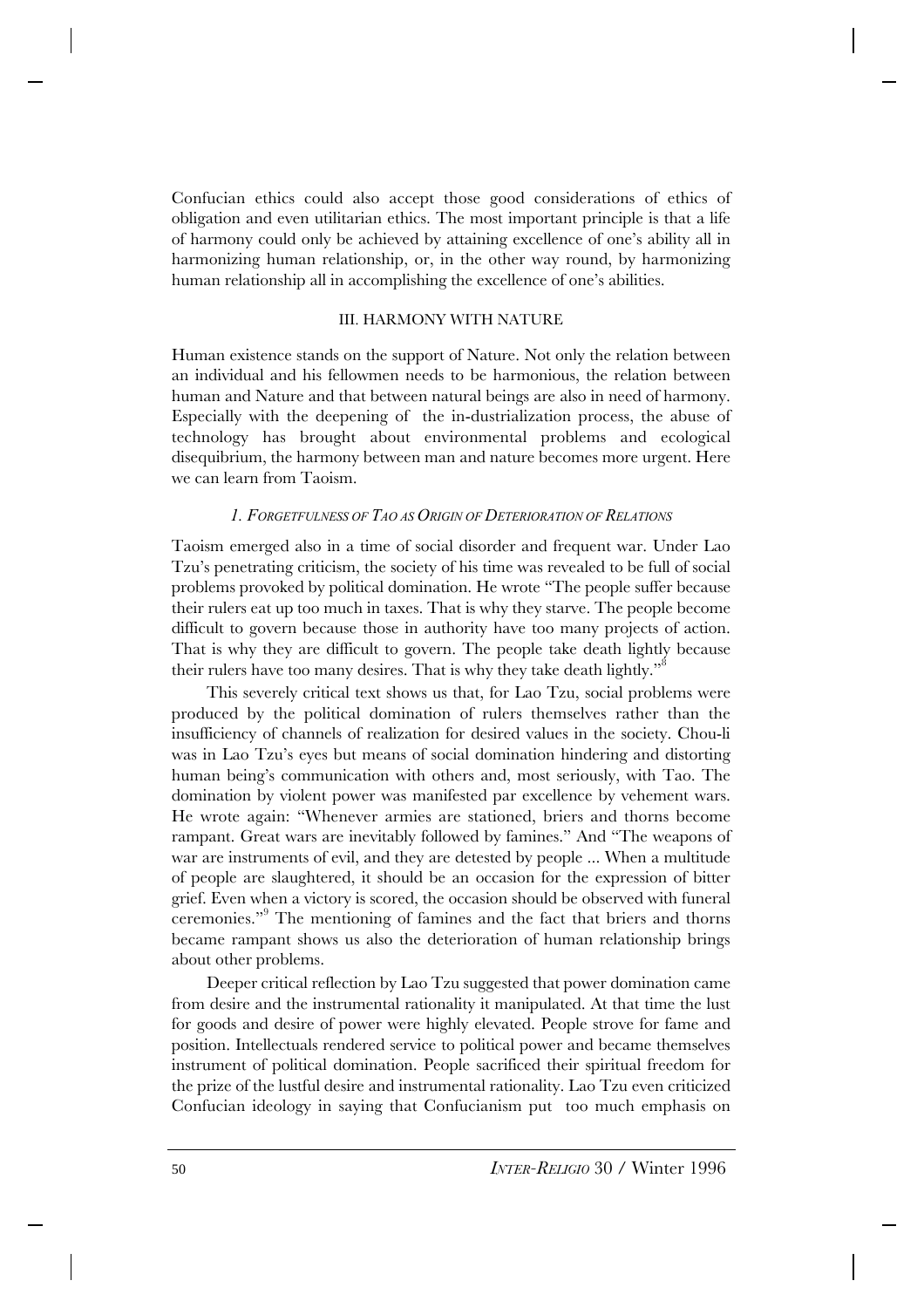deliberate actions taken with anthropocentric self-consciousness, which by so doing inclined to forget the spontaneity of human being and his rooting in Tao. Thereby, instead of Confucian deduction of Yi from Jen and Li from Yi for the revitalization of Chou Li, quite contrarily, Jen would degenerate into Yi and Yi degenerates into Li, and Li, as form of domination and violence, would become the origin of social conflict.

Taoist concept of critique has an ontological dimension in the sense that it bases all social critique and critique of ideology on human being's relation to Tao. Domination, instrumental rationality and ideology are but consequences of human being's forgetfulness of Tao. What Heidegger calls forgetfulness of Being (*Seinsvergessenheit*),<sup>10</sup> Lao Tzu would call it "forgetfulness of Tao." It means that human being's self-understanding should refer ultimately to Tao or Being in Itself, and the consequence of human being's forgetfulness of Tao is that he cannot fully understand himself. Ultimately speaking, the function of critique is to bring human being to his own full self-understanding, in transcending all unconscious dissimulation by critical reflection.

# *2. THE SCARCITY OF BODY VERSUS THE RICHNESS OF THE POSSIBLE*

Seen from the perspective of Taoism, when we talk about the harmonization of man with nature, we should refer to the Way Itself. In the philosophy of Taoism, the Way Itself is called Tao. Etymologically, the word Tao is composed of two elements, the head and the act of walking on a way. Together they mean a way on which one could walk out a direction and a way out. As Heidegger says, it is improper to represent Tao as a physical way, as the distance relating two locus. However, Tao might be "the Way which put everything on the ways."<sup>11</sup>

On the one hand, one should say "Tao" in order to express it. But once said, it becomes a Constructed Reality and not the Reality Itself. In order to keep open to Reality Itself, all human constructions should be ready for further deconstruction. That's why Lao Tzu said, "The Tao that could be said is not the Eternal Tao."<sup>12</sup>

In order to know the Way of Tao, it is necessary to know how Tao becomes body. According to Lao Tzu, Tao manifests itself first as possibilities, as the nothingness, then among all possibilities, some are realized, and to be realized is to take the form of body. At this moment, there was engendered a realm of being. Therefore we can say that the possible is infinitely richer than the real, and nothingness is infinitely vaster than being. On the ontological level, there is a kind of scarcity of being in relation to nothingness. In other words, the nothingness, the possible is rich, whereas being, the real, is scarce.

Creation in the Taoist sense consists in the process through which Tao selfmanifests first as the whole realm of possibilities, and then some possibilities become real. To become real is to let the possible realize themselves and consequently to incarnate in the form of body. Being means the incarnation of the possible. If the possible is liberated from all constraint, the real is always being in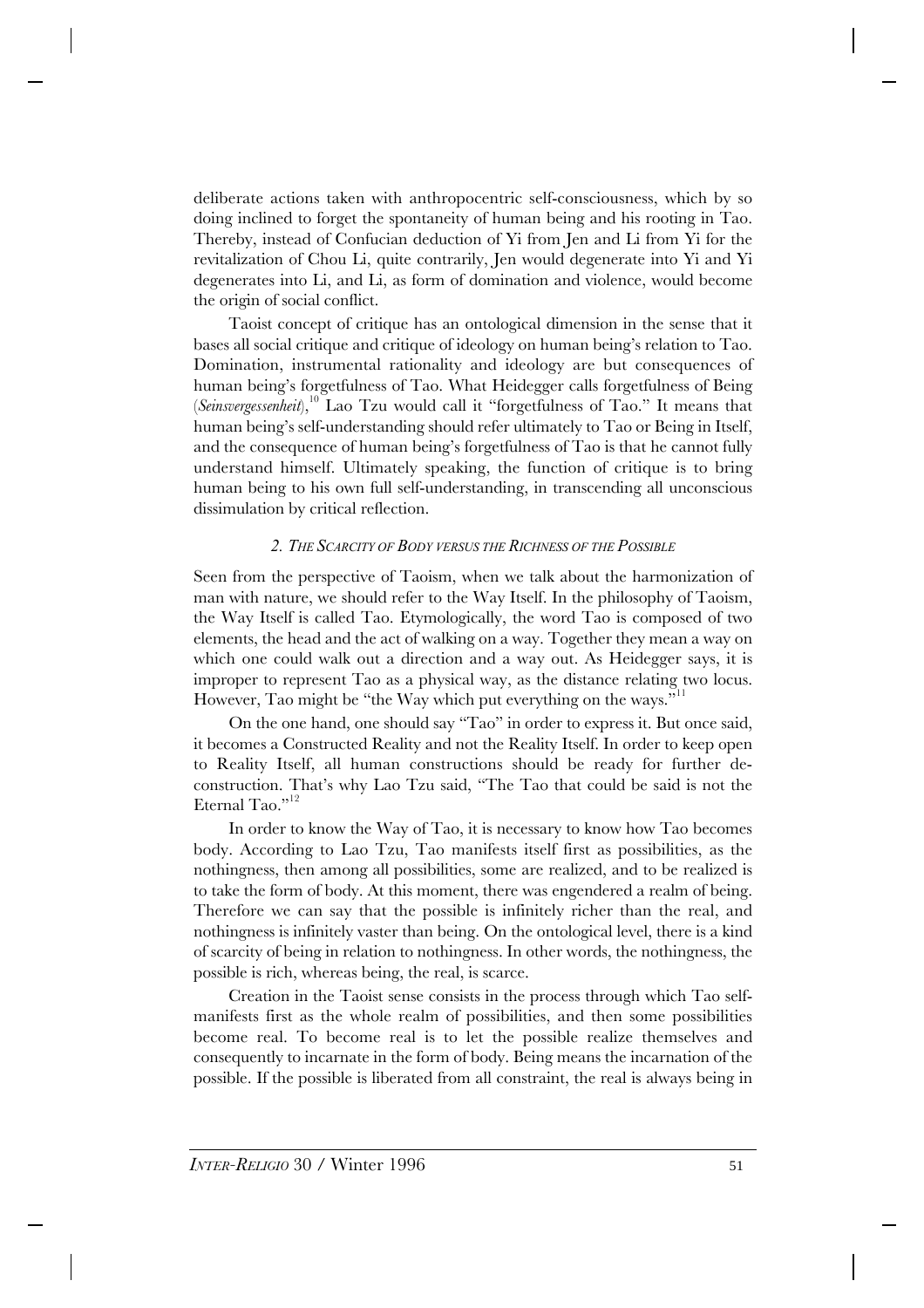a certain concrete form of body. Creation is therefore a dialectical process between being and nothingness, between freedom and constraint.

But, if to become being is an essential aspect of creation, the scarcity of body is also essential for grasping its truth. It is because of the scarcity of body that we are in search of other bodies in our perceptual, sexual and social life. As to our ultimate concern in questions such as life and death, they are to be seen from the cosmic process of realization of Tao in the body. On the one hand, to live means to take the form of a living body. According to Taoism, it is the effect of an organic accumulation of the cosmic energy. On the other hand, to die or to perish is the effect of dispersion of the cosmic energy. Even if to live, or the fact of being able to take the form of a living body, is in itself a joy of existence, to die is not a lamentable occasion. It is for this reason that Chuang Tzu said, "The Great Clod *(the Earth)* burdens me with the form of body, labors me with tiresome life, eases me in old ages and rests me in death. So if it makes my life good, it must for the same reason make my death good."<sup>13</sup> In this way one is liberated from the worrisome concern of life and death, the freedom effected by which is essential for a life of sanity. Chuang Tzu said, "I receive life because the time had come; I will loose it because the order of things passes on. Be content with this time and dwell in this order and then neither sorrow nor joy can touch you."<sup>14</sup>

The openness of mind leading to the ultimate harmony is not limited to this liberation from all attachment to the differentiation between life and death. For Taoism, human beings should follow the rhythm of cosmic creativity instead of imposing oneself upon a specific form of existence. In the process of cosmic creativity one should not impose one's subjective will in discriminating human body from other kind of bodies. This is to say that the scarcity of body doesn't mean the superiority of human body. For Chuang Tzu there is an ontological equality among all living bodies. That's why in Taoist eyes there should not be any preference for a human body. Chuang Tzu would even accept to be transformed into a rat's liver or a bug's arm. This ontological vision of body transcends our anthropocentric preference. Chuang Tzu relates:

"Why should I resent." Answers the ill, "If the process continues, perhaps in time he'll transform my left arm into a rooster. In that case I'll keep watch on that night. Or perhaps in time he'll transform my right arm into a crossbow pellet and I'll shoot down an owl for roasting. Or perhaps in time he will transform my buttocks into a cartwheel. Then, with my spirit for a horse, I'll climb up and go for a ride."<sup>15</sup>

Unafraid of death, even meeting it with a joyful acceptance – this then produces an ultimate freedom, getting rid of all horror of the illness from oneself. But this is supported by the Taoist thesis of the scarcity of body, which is complemented by the thesis of equality of all bodies. As locus of appearing of Tao, all beings are sons of the Mother Tao; consequently all beings are equal. In terms of Chuang Tzu, since all beings are specific incarnations of Tao, there is no need to discern the noble from the mean, the true from the false, the rational from the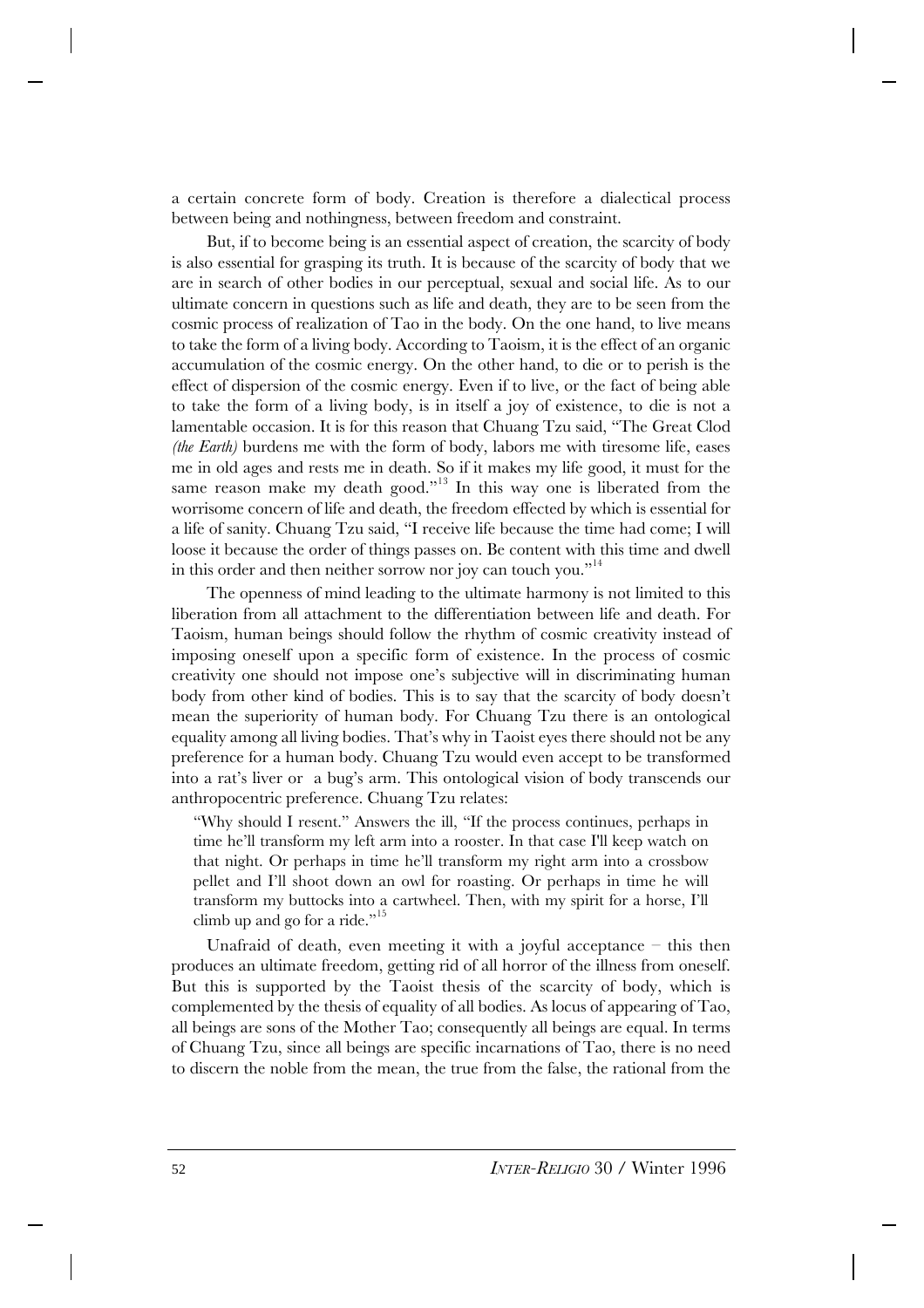sensible. There is but one ontology, that of the Tao, which penetrates and immerses itself in all beings. This enlargement of existence brings us to a kind of open mind supportive of a life of sanity.

## *3. MAN-NATURE HARMONY AND THE TAOIST LIFE-PRAXIS*

But, even if Chuang Tzu, for the reason of his ontological visions mentioned above, does not make any distinction between the noble and the mean, the true and the false, the rational and the sensible – he would accept even to become a rat's liver or a bug's arm – nevertheless, in the profundity of his soul, he has a beautiful dream. It is to become a butterfly, for him the most beautiful and free being wandering and playing in the Nature. He says:

Once Chuang Chou dreamt he was a butterfly, a butterfly flitting and fluttering around, happy with himself and doing as he pleased. He didn't know he was Chuang Chou. Suddenly he woke up and there he was, solid and unmistakable Chuang Chou. But he didn't know if he was Chuang Chou who had dreamt he was a butterfly, or a butterfly dreaming he was Chuang Chou. Between Chuang Chou and a butterfly there must be some distinction. And this is called the transformation of things.<sup>16</sup>

Becoming a butterfly, being free and beautiful, wandering and playing in nature, this symbolizes the golden age of existence when human beings are in union with the Nature. Instead of becoming a rat or a bug, Chuang Tzu prefers to become a butterfly. On the ontological level, there is no distinction between Chuang Chou and the butterfly. But, on the ontic level, there must be a difference between the two. But the free and beautiful style of existence surpasses all differentiation and returns to the original union with Tao, with the Way. And this is achieved through a profound life praxis. According to Lao Tzu, this life praxis begins by unifying one's bodily and spiritual functions of soul in meditation, and then, by a way of natural breath, purifying one's spirit to its softest point, thus clarifying one's consciousness to the point of becoming a metaphysical looking glass in order to have intuition of essence of all thing by letting them be, and then, through a kind of mystical passivity, returning to the union with Tao Itself.<sup>17</sup>

According to Chuang Tzu, this life praxis begins from the spontaneous control of breathing to the point of minimizing the unconscious desire and its unconscious expression through dreams. He said,

The True Human of ancient times slept without dreaming and woke without care...The True Human breathes with his heels; the mass of men breathe with their throat. Crushed and bound down, they gasp out their words as though they were retching. Deep in their passions and desires, they are shallow in the sensitivity to Heaven's working.<sup>18</sup>

 For Freud, dreaming is a disguised way of expressing one's unconscious desire. But for Chuang Tzu, to be too much immersed in passions and desires would render shallow the sensitivity to Heaven's working. But there is still a way out, that is, by a profound and natural way of breathing, as deep as breathing with one's heels, by which one could minimize one's desire to the extent of sleeping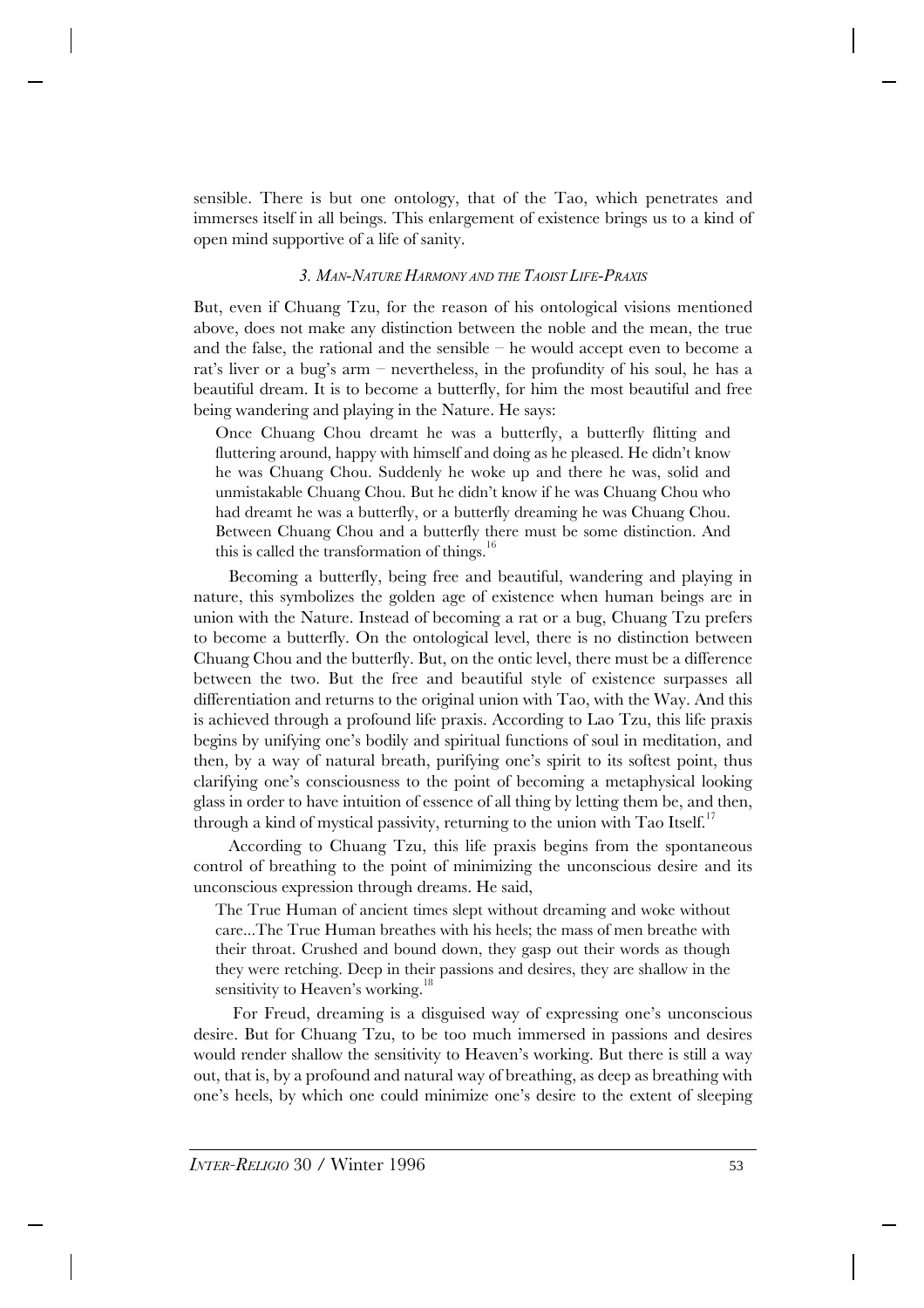without dreaming and waking without daily care.

But a more profound way of life praxis $19$  is symbolized by the narrative concerning the Butcher Ting who, cutting an ox, behaves in such a marvelous way that he slithered the knife along with the musical rhythm of dancing, as good as an artistic performance. "All was in perfect rhythm, as though he were performing the dance of the Mulberry Grove or keeping time to the Ching-sou music."<sup>20</sup>

According to my interpretation, an ox is a living being constituted in a very complicated way, signifying thereby the complexity of life, individual as well as social. But, with an art of life praxis which is capable of grasping the complexity of life, one could eventually follow the natural rhythm and earn the way of freedom. As the narrative of the butcher says:

And now – now I go at it by spirit and don't look with my eyes. Perception and understanding have come to a stop and spirit moves where it wants. I go along with the natural laws, strike in the big hollows, guide the knife through the big openings, and follow things as they are.

There are spaces between the joints, and the blades of the knife has really no thickness. If you insert what has no thickness into such spaces, then there's plenty of room – more than enough for the blade to play about it.<sup>2</sup>

The praxis of life as illustrated by the narrative of the butcher makes its progress from the technical level to that of the Tao, and becomes art thereby. It is in fact an art of life praxis which realizes itself in the dynamism and movement of body. The body is therefore the locus for this praxis, as the incarnation of the art of life praxis. And the scarcity of body is only one reason for which human beings should entertain and economize his body in such a way as not to get lost in the vicissitude of events. In concentrating oneself and in following the natural way of life, could a free and fresh way of life be accomplished, the fulfillment of a life of harmony.

#### IV. HARMONY WITH GOD

Besides the relation of an individual with his fellowmen, that of Human with Nature, there is, ultimately speaking, the relation between Human and God. For Christianity, the harmony with God is the original foundation of all other harmonious relations. This is based upon the Christian concept of God as creator of all things and it's concern for human suffering and evil. In the Bible, these were expressed in different forms such as jealousy, murder, war, illness, death, slavery, exile, natural calamities...etc. It is for saving humankind from suffering and evil that it is pertinent for Christianity to talk about salvation. Christianity, in its essential parts, explains the origin of suffering and evil in referring to the constitution of human nature, of which the relationship between human and God is an essential constituent.

## *1. RELATION WITH GOD AS THE FOUNDATION OF ALL OTHER RELATIONS*

When thinking of Christian vision of human nature and God-man relation, one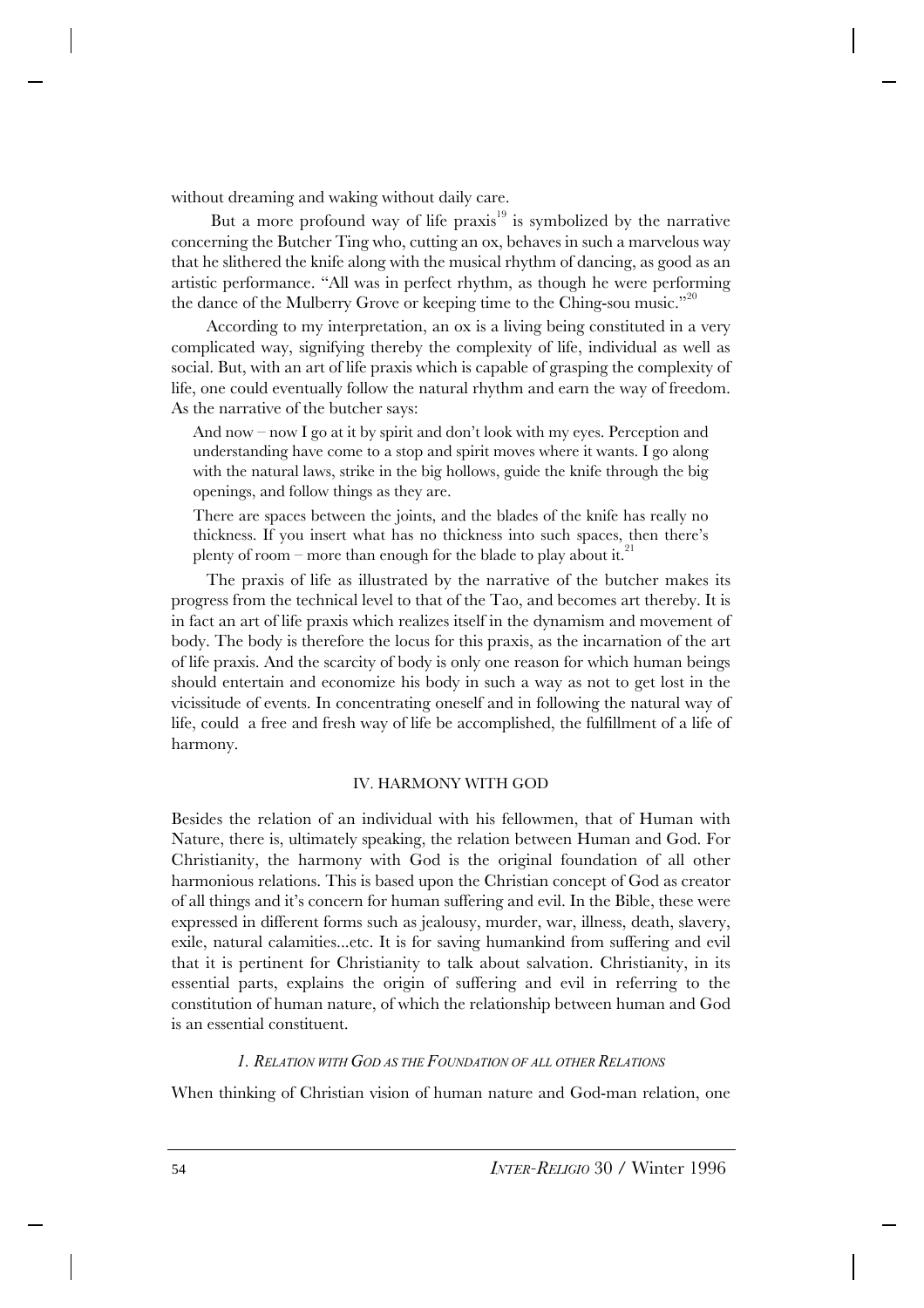might think of the doctrine of original sin. For some theologians the original sin represents the original darkness in human nature inherited from Adam and Eve after they acted against a prohibitive rule of God. But, taking into consideration the Biblical context in which the narrative of so called "original sin" appears, it would be better to interpret it as the defilement of a human nature which is originally created by God as good and in harmonious relationship with God.

As I see it, the narrative of Adam's falling in *Genesis* shows us that human nature is originally created to be good because it is situated in an ontology of goodness and a theology of Imago Dei. First, the environment of human existence is constituted by all things which, after each was created by God, were proclaimed as good by Him. This is the ontological foundation upon which human beings emerge. Second, Human beings are created by God according to the image of God. "God created man in the image of himself, in the image of God he created him, male and female he created them."<sup>22</sup> Since God is supreme Good, his likeness should also be good, not evil in itself. And third, human beings are created with cognitive faculty and free will and are responsible for their own action. This is the transcendental foundation of all moral good and evil.

The evil came when human beings abused their free will and interrupted an intersubjective relation with God, relation as represented by a covenant of rule of action. By this interruption of relation, human beings were enclosed in the arrogance of their own subjectivity, cutting themselves from their relation with God. Right after this interruption, human beings began to suffer. Evil and suffering were then a consequence of the degeneration of human nature as Imago Dei and the ungrateful refusal of one's relation with God. After original sin, humankind began to have suffering and evil. Cain murdered Abel, and other evils on and on. And humankind must work in order to survive. He must make effort in order to return to a harmonious relationship with nature and with God.

In Christianity, human nature as created in the likeness of God is originally good, but in the empirical exercises of this free will, human being could both possibly and actually choose to be self-enclosed to the point of denying good relationship with God, and thereby falls. This is similar to Chinese philosophy where Confucianism asserts that human nature is transcendentally good, but Taoist critique by Lao Tzu shows its empirical degeneration process because of the negligence and forgetfulness of Tao and  $\text{Teh}^{23}$ . The difference is that Confucianism should wait for Taoism for such a critical reflection on human falling, whereas we find in Christianity a comprehensive image of the originally good human nature and its falling.

We have to notice here, that, since Christianity allows more liberty to human free will, and therefore more responsibility to human action, it recognizes much autonomy to human subjectivity, to the extent that it might seclude itself from all other, even to the point of rejecting God. The so called "hell" is the state of existence in which the human individual refuses God, cutting himself from all relation with the other, and thereby excluding himself from his own salvation, not to mention his own possibility of perfection.<sup>24</sup> But even if human being could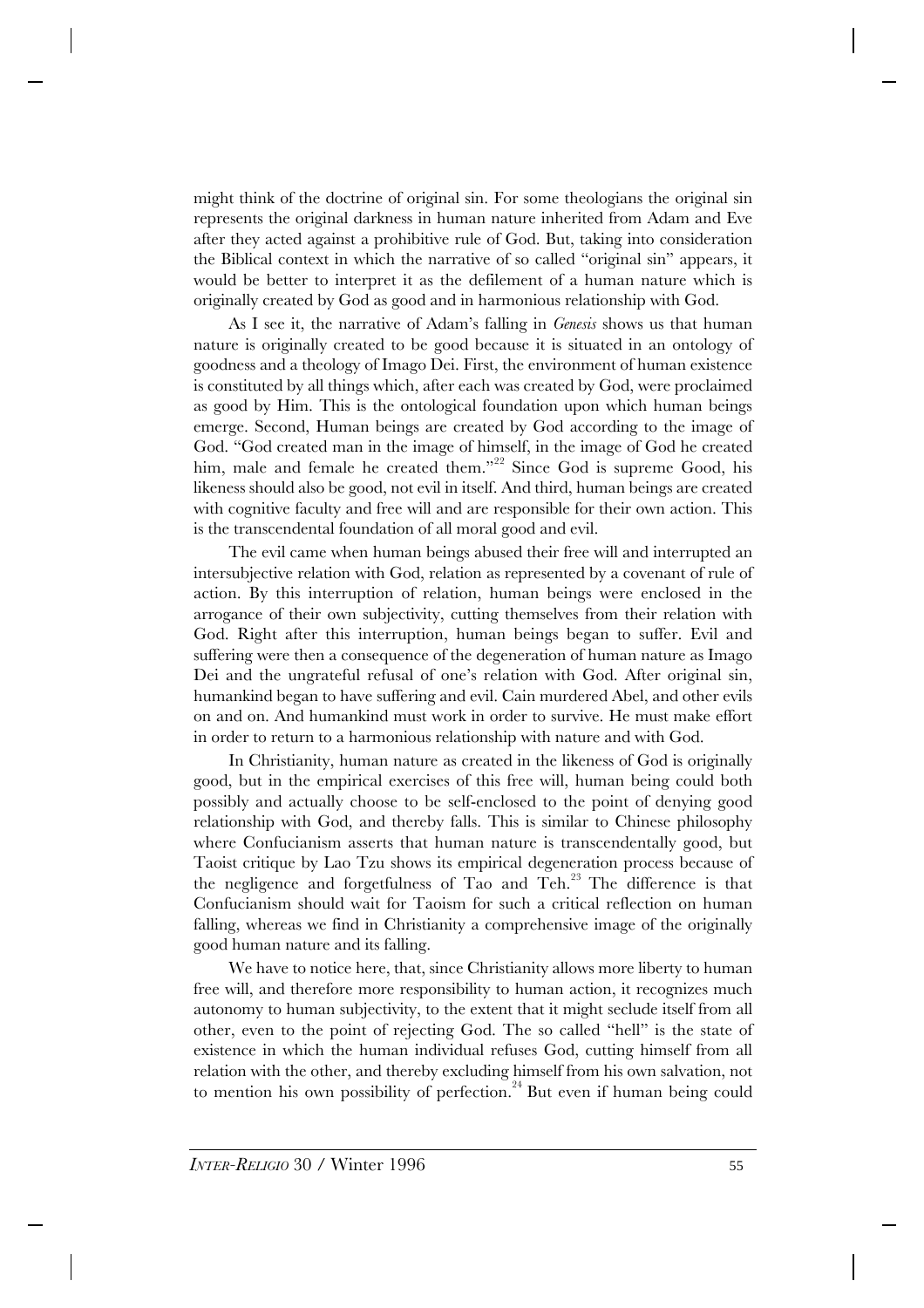exclude himself from God, the love of God is infinitely immense so that such a state of existence could not refuse the penetration of God's love. Just as St. Augustine, who upheld in the most vehement way the existence of Hell, said that, "Even if I were in Hell You would be there *for if I go down into hell, Thou art there also*." <sup>25</sup> God's love will never abandon any being whatsoever, it is because of this that Jesus came to the world to save humankind. In Christianity, salvation is the process of divine grace corroborating the self transformation and enhancement of human spirit towards divine perfection from all human beings' state of selfexclusion rooted in its finitude and selfishness.

#### *2. IMMANENCE /TRANSCENDENCE AND THE CHRISTIAN ULTIMATE REALITY*

For the Christians, God is the Ultimate Reality. There is no salvation without God. As St. Augustine puts it, "our hearts find no peace until they rest in you."<sup>26</sup> He means that the human heart could not be calmed down until it find itself in the presence and grace of God. This sets up a principle of transcendence to the fulfillment of human potentiality. But the human soul is still related to God within the most profound being in itself and thereby the principle of immanence is still recognized by Christianity to a certain degree. On the one hand, the dynamism of human nature is important for salvation, because this demands his free will and virtuous efforts. On the other hand, this dynamism is not to be kept enclosed within itself, without openness to the other, and ultimately to an absolute Other, otherwise human beings finds no fulfillment and therefore no salvation. In this sense, Christianity embodies also this wisdom of contrast which has profoundly grasped this dynamic tension within human nature and the relation between God and man. Jesus Christ has clearly articulated this truth when he said,

Believe me, woman. The hour is coming when you will worship the Father neither on this mountain nor in Jerusalem. You worship what you do not know; we worship what we do know; for salvation comes from the Jews. But the hour will come – in fact it is here already – when true worshippers will worship the Father in Spirit and truth: that is the kind of worshipper the Father wants. God is spirit, and those who worship must worship in spirit and truth.<sup>27</sup>

Here Jesus proclaims a general salvation history, which begins from Jesus on, and the only worship revealed by God through Jesus, is to worship God in spirit and truth. Those who worship God in this way could have their salvation, while not limited to external factors such as any place or any racial or cultural groups. In this sense, "worship" means a way to bring out what is most sincere in one's own spirit, and to experience the truth as revealed to the human subjectivity in question. This recognizes the immanence principle by which the human being worships God with the participation of his utmost sincere spiritual dynamism.

In Christianity, the so called immanence principle is based upon the fact that all men are created Imago Dei. In some sense we can say that, for Christians, there is also certain divine nature in human beings by which we should be as perfect as our Father in Heaven. This divinity of human being is affirmed by Jesus when He says, "Is it not written in your Law: 'I said, you are gods?' So the Law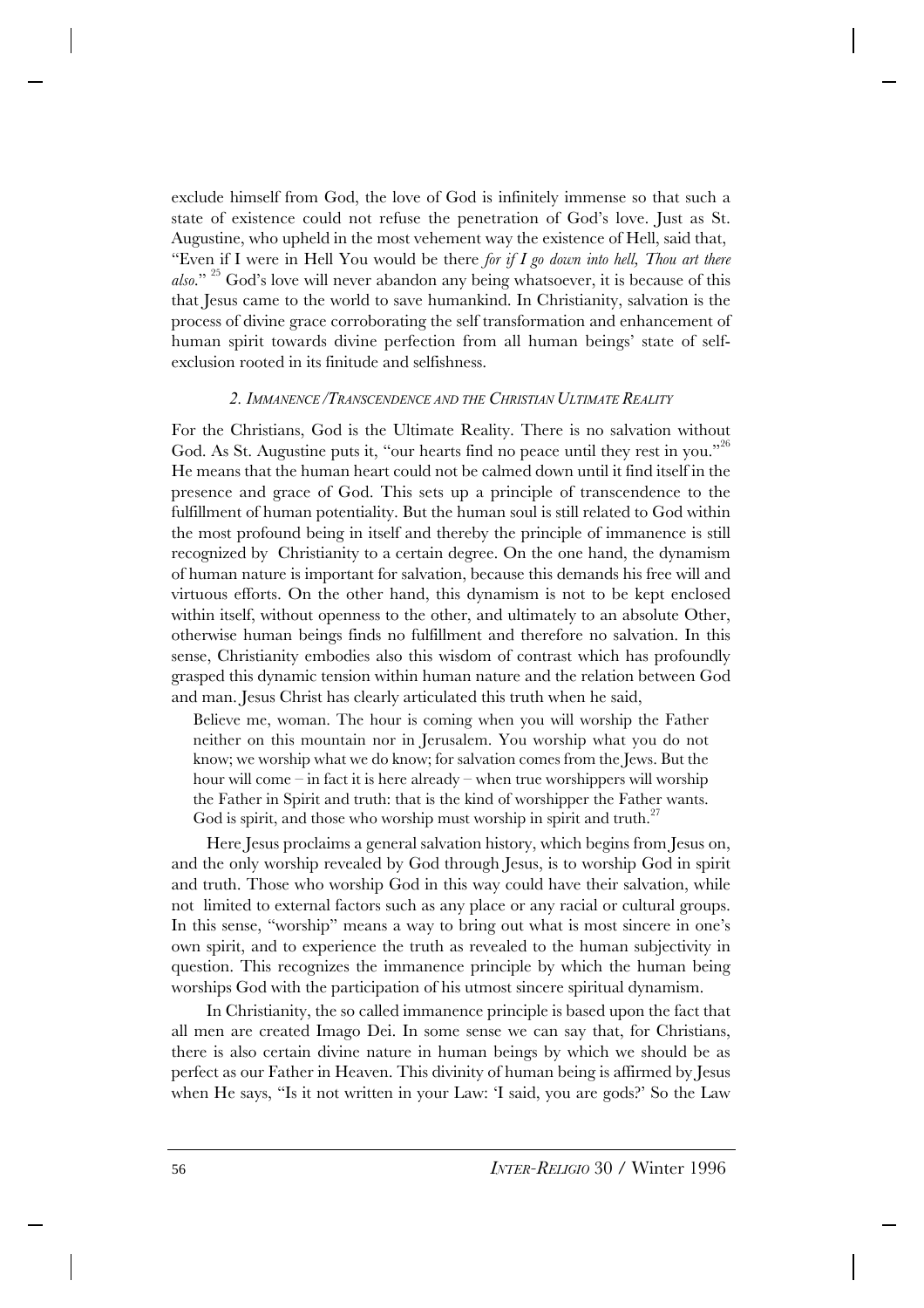uses the word "gods" of those to whom the word of God was addressed, and scripture cannot be rejected."<sup>28</sup> Therefore, it is a common affirmation in Judeo-Christian tradition. Human beings are created Imago Dei. They are also children of God. It is in this sense that human beings could be seen as gods. This divinity of human beings is therefore related ontologically to God. It could be seen as the inner light, the locus of enlightenment, of human existence.

Nevertheless, in Christianity, this immanence principle claims also a transcendence principle by which human beings will not be limited and thereby enclosed in his own subjectivity. Because there will be always God, and the truth and spirit are openness to God. Human spiritual illumination is never limited to itself and by itself, because in the human enlightenment there is relation with and participation of divine illumination. It is in this sense that I understood what St. Augustine said, "God hath created man's mind rational and intellectual, whereby he may take in His light...and He so enlighteneth it of Himself, that not only those things which are displayed by the truth, but even truth itself may be perceived by the mind's eye."<sup>29</sup> By this openness to God and enlightenment from God, human beings will never be enclosed in "*Man, all too human"* type of humanism. In this sense, "worships" means to enhance one's self to the spirit of God and to the truth as enlightened by God himself to us. This is to say that in Christianity the immanence principle is always related to and enhanced by the transcendence principle and never to be separated from it.

For Christians, God is the most perfect Spiritual Being. He is the creator of the whole universe, including human beings, other sentient beings and all other things, a God unexplainable and unfathomable by all human discourses such as science, philosophy and theology. God is the first cause and the final end of the whole universe. God has created all beings in the universe, in which emerged human beings, who, after arrived at certain age, become selfish and egocentric, and tend to indulge himself in enclosure within his arrogant self, to the exclusion of his relationship with God. This means the beginning of a sinful life. It is because of this reason that God Himself came to the world and became truly man in order to deliver human beings from this self-exclusion or self-arrogance by His universally altruistic suffering and death on the cross, in order to liberate them from this sinful existence. The last end of human life and the world is to return to God and there will be the coming of the New Heaven and Earth.

To say that God is the creator and the fulfillment of all beings is not to identify Him with Being, as some scholastic philosophers would do. But I will follow St. Thomas when he distinguished Being, which is the act of existence of all beings but which could not be seen as self-subsistent, and God, who is Ipsum esse subsistens.<sup>30</sup> Besides, we should add that in God there is also unfathomable possibilities, which could be but is not yet. Here God could be conceived only in a negative way, as taught by negative theology. Without a better term, we could term these unfathomable possibilities as "nothingness", without it there will be no possibility for further fulfillment of Being. God's unfathomability forbids us to identify Him with Being. God is Being and God transcends Being. He transcends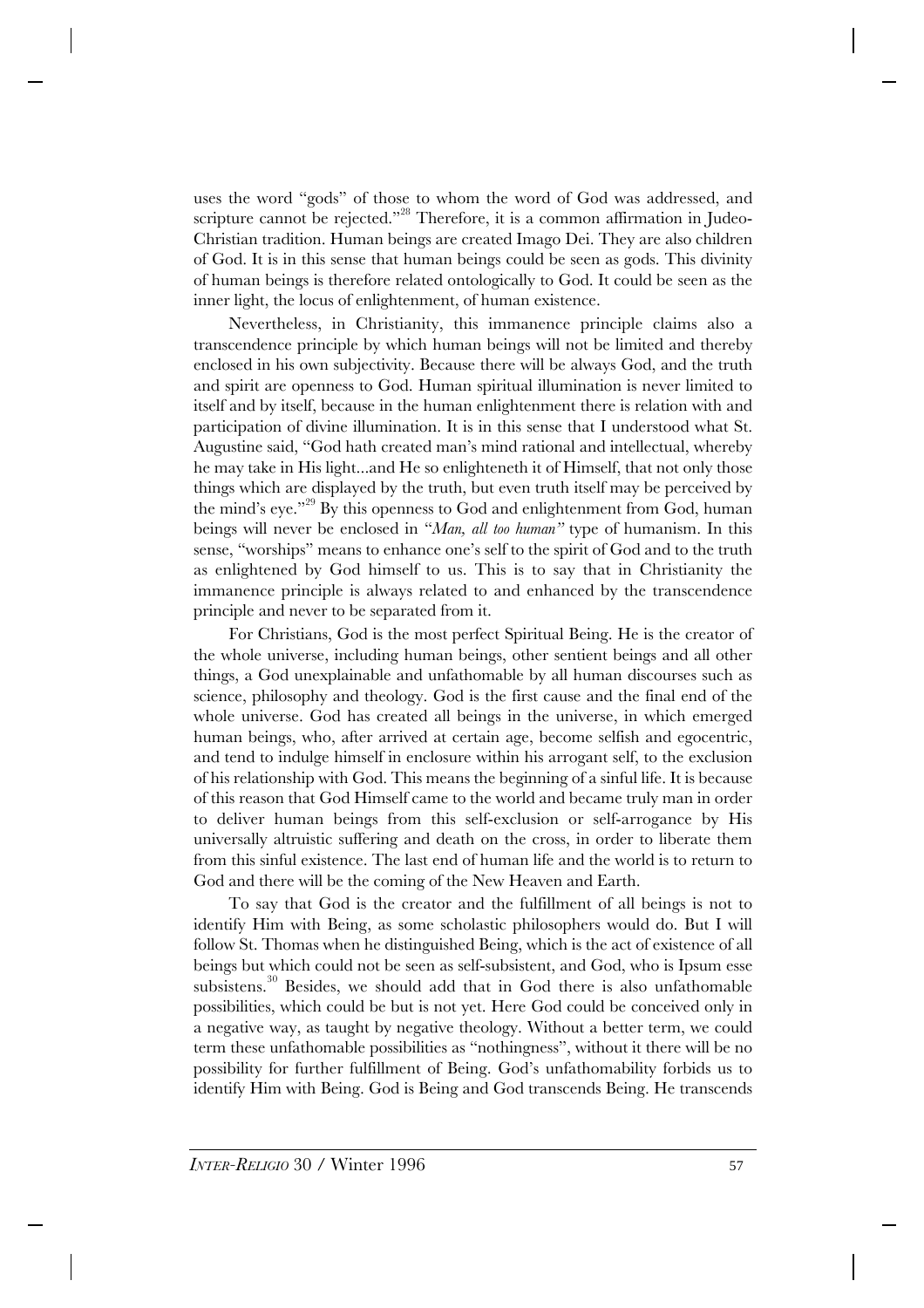therefore the distinction between Being and nothingness, and out of nothingness, He created all beings.

 We could say also that God is personal, in the sense that He is conscious and spiritual, that He knows and loves. But we can also say that He is not personal, in the sense that He is not "consciousness" and "spiritual" in the way that we are. He knows, but not in the sense that we know. He loves, but not in the sense that we love. According to the via positiva, we could say that God is Being and personal. According to the via negativa, we should say that he is neither Being nor personal as we conceive. God is personal and God transcends personality. We should say with Teilhard de Chardin that God is hyperpersonal.

In Taoism as well as in Buddhism, there is a common tendency towards Nothingness or Emptying as the most profound experience, so much so as to go beyond even the experience of worshipping a personal God. Different from the Christian emphasis on the God as Summum Bonum and the fulfillment of their being in God as the destiny of all beings. For Lao Tzu, Tao is even more ancient that a God, the Lord of the realm of beings, whereas Tao manifest through both being and nothingness. Being is there to manifest the traces and limits of realization, whereas nothingness is to manifest the marvelous possibilities. The unceasing dialectics between both leads to the gate of Tao, transcending all forms of realization. It is something similar to the Heideggerian  $Ab\text{-}g\text{-}and\textsuperscript{31}$ , the always departing from all foundation. In Heidegger's eyes, the Christian conceptual framework is more like what he called the "onto-theo-logy"<sup>32</sup>, on the one hand it affirms Being as the ontological foundation of all things, on the other hand, it affirms God as the theological foundation of Being. On the contrary, Buddhism is more like a kind of anti-foundationalism. The Emptying of all emptying is without any foundation and continues to depart from all foundation, in order to keep the human spirit as free as possible.

# *3. MAN-GOD COMMUNION AND EXPERIENCE OF NOTHINGNESS*

But, even if the Taoist experience of nothingness is most profound in its potentialities, still this does not mean that there is no God as Fulfillment of Being. Even if our freedom is so radical that not a single human discourse, no philosophical, scientific or theological doctrine could serve as foundation to our existence, still this does not mean that we are foundationless. There must be a certain foundation of Being, although the foundation itself is unfathomable and all our founding discourse should be deconstructed in order to keep human spirit and its foundation free.

Taoism tends not to identify the Ultimate Reality with Being. It is also reluctant to recognize a personal God. It seems that for Taoism, the personalization of God is, as is in the case of Buddhism, a sign of inferiority, when compared with the rich experience of impersonal  $Ta\alpha$ .<sup>33</sup> According to Taoism, Tao self-manifest into all things and resides in them, becoming thereby the natural laws. There are three natural laws: First, Structural Law: All things are structurally constituted of opposite but complementary elements such as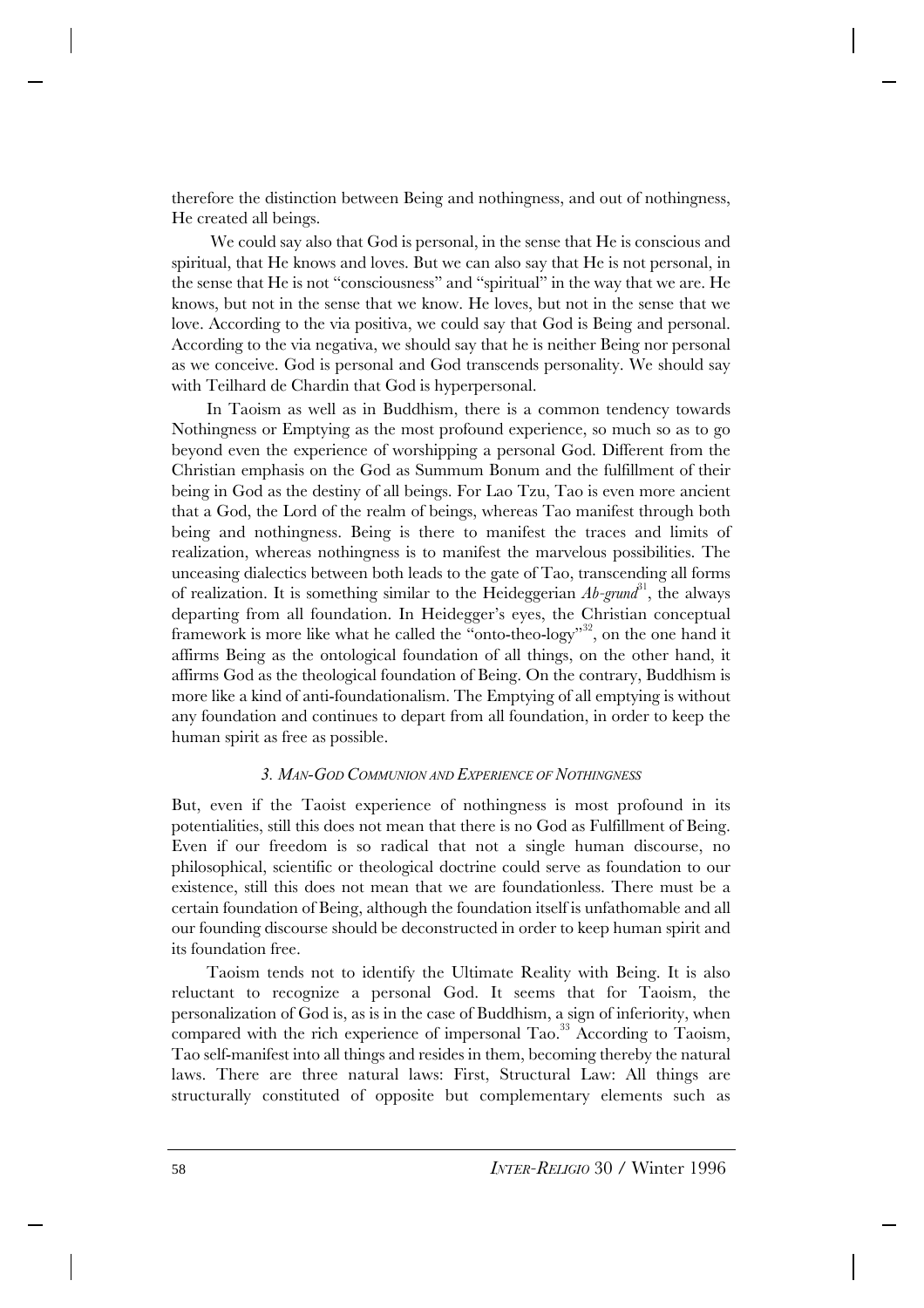Ying/Yang, Rest/Movement...and the like. Second, Dynamic Laws: The exhaustion of one state of affairs goes dialectically to its opposite state of affairs. Third, Teleological Laws: The dialectical movement of the opposites aims finally at returning to Tao itself. These three natural laws operate despite human willingness and are therefore impersonal. In some sense, being impersonal is richer than being personal.

In Christianity, God created Nature and its laws. Besides, God himself is everywhere in the world. God is impersonal not only in the sense of his unfathomableness, but also in the sense of his immanence in the lawfulness of natural world and in the irreducible justice of the human world.

Still I think it is more human to think that God is personal who knows and loves and to whom we could pray. Although there is also a profound meaning in God as impersonal, an unflexible maintaining of this thesis might also fall into an insensible cult in which there is no personal interaction and dialogue. It would become a state of mind into which an impersonalist interpretation of God and Tao has the danger to fall. This state of mind is something similar to what Jesus has described:

What description can I find for this generation? It is like Children shouting to each other as they sit in the market place: "We played the pipes for you, and you wouldn't dance; we sang dirges, and you wouldn't be mourners."<sup>34</sup>

 For us human beings, to say God is personal is to say that God does know and love and that we can pray to Him in our heart. But this does not mean that He knows, loves and listens to our prayers in our *human, too human* way. It is in this sense we can say that God is not personal but hyperpersonal, which means not that God does not know and love, but that he knows and loves in a hyper-excellent way. Especially in the Christian tradition of mysticism, God is Mystery of all mysteries. In the mystical experience of God, there is voidness of the soul, and also a certain moment in which we enter in the darkness of the soul, as St. John of the Cross would characterize it, where a contemplative prayer enters into a mysterious, passive phase of experience loosing himself in an overwhelming rhythm not to be qualified as an interpersonal experience at all. In any case, God transcends the distinction between personality and impersonality. God is personal as well as hyperpersonal. In this contrast there emerges a tension of experience in which our relation with God becomes more and more profound.

Christian mysticism is different from Taoism in the fact that it recognizes not only the impersonal, passive, profound experience of nothingness, but also a personal love and dialogue between man and God, leading towards their mutual communion. Also in Christianity, there are richly various forms of communion, as concretized in the Covenants between humankind and God, communions among people, prayers, meditations, religious rites, Sacrament of communion, mystic grace...etc. This means that man could return to a harmonious relation with God through everyday life, religious rites and mystic experiences. The main purpose of these forms of communion is to return to the original harmony between man and God, which serves as the foundation of harmonious relation between man and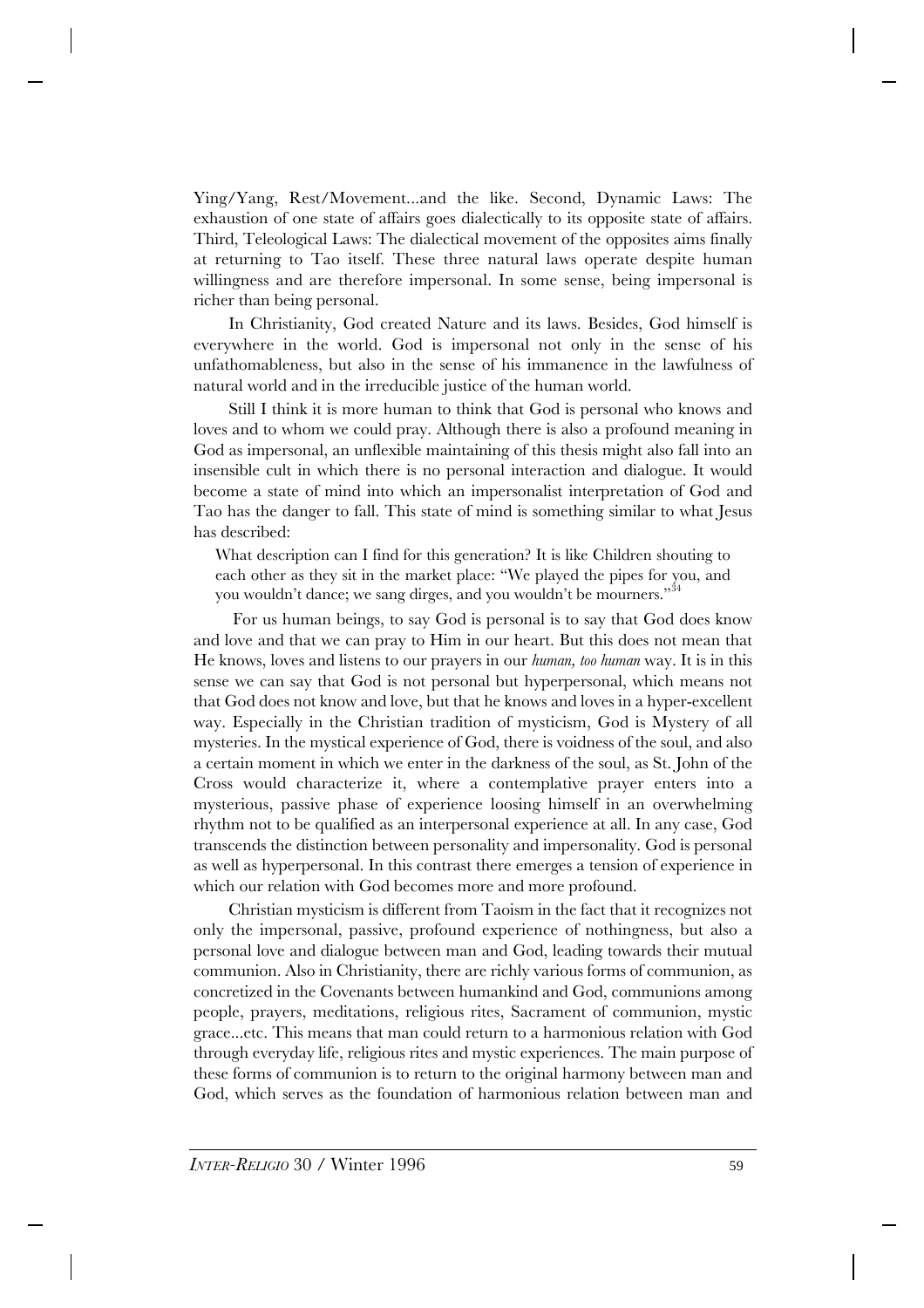fellowmen, man and Nature. It is in this way that a life of harmony is optimized and human potentialities are fully unfolded.

## V. WORDS OF CONCLUSION

Human being's search for harmony must begin from this human world. Among all human relationship, an individual has to conduct himself as human, making effort on the one hand for the excellence of his natural ability and on the other for the harmonization of relations. This means that Confucian ethics of virtue is essential for maintaining a harmonious life.

On this point, Christianity is quite at one with Confucianism. In the *Old Testament*, the rule set in the Garden by God to Adam and Eve is a rule by covenant, that is, a rule for the maintenance of relationship between God and Human beings. And the moral obligations concretized in the Ten commandments are the result of the Mosaic covenant between God and Israel. Respect for the justice of God constitutes the reason for Israel's obedience of the obligations expressed in the Ten Commandments. These are not to be considered as heteronomy, as some scholars maintained in criticizing Christianity. Any distinction between autonomy and het-eronomy still belongs to the ethics of obligation, in which there is priority of norm over virtue. But in Christianity, the truth is quite to the contrary. And this is more evident in *the New Testament,* in which Jesus said, "If you love me then obey my order." Here the relation of love is in priority over the obedience of order. Obey, in order to love. Love is the essence of Jesus' commandment. Faith, hope, love, justice, wisdom, temperance...etc., are all important virtues in Christian ethics. In short, Christian ethics is an ethics of virtue which emphasizes the perfection of human good and the fulfillment of good relationship.

 Nowadays, when the utilitarian ethics and deontological ethics just cannot work for the meaningfulness of human life in the valley of nihilism, I think it is the common spiritual resources of both Christianity and Confucianism to emphasize the priority of virtue over utility and obligation. Virtue is seen in these grand traditions as both the development and fulfillment of the goodness originally existing in human nature, both as the excellence of human ability and as realization of good relationship. Obligation is considered as necessary only when it helps to form and achieve a virtuous life. Obligations are never taken at their face value, they exist for the formation of virtues. Human excellence and good relationship are always presupposed in the observance of obligations.

But Confucianism is accused quite often of being too much occupied with human affairs. To this, Taoism has rightly pointed out the necessity to decentralize human concern for the concern of nature and to re-situate humankind's place in Nature. It is still more important to trace back to our original relation with Tao, the ontological source of all creativity. Otherwise our ethical dynamism could degenerate into social conflict and disorder. By returning back to a union with Tao, man not only got an infinite source of creativity but was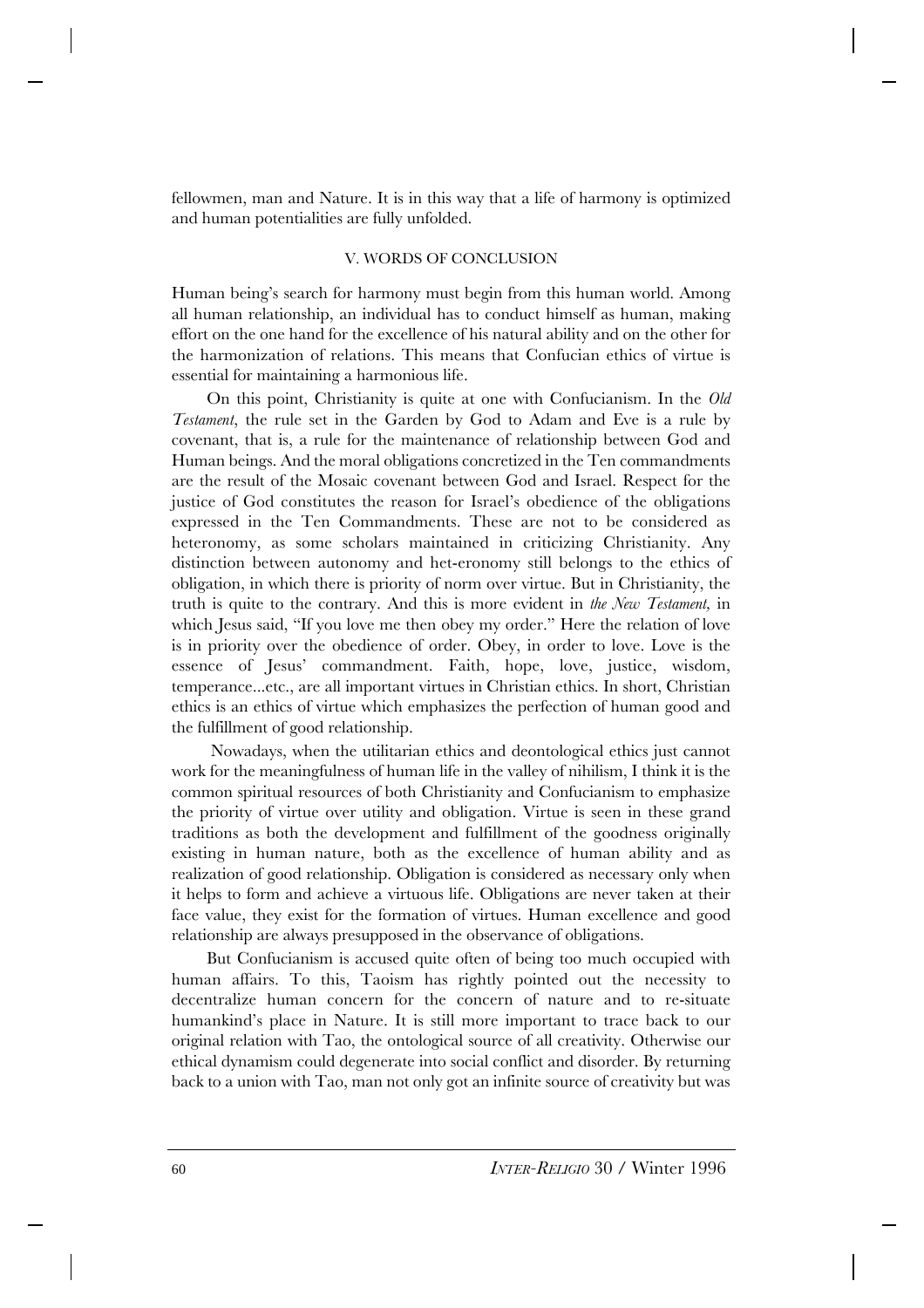also rendered more spontaneously human thereby.

But, as Christianity points out, the union with Tao could not be a loosing of one's self in an anonymous logos, or a union with a spontaneous but impersonal nature. The Ultimate Reality should be above all impersonal determinism, personal or hyperpersonal with whom one could have intersubjective dialogue and interpersonal communion.

Through Confucian ethics of virtue, an individual could realize harmony with his fellowmen; through Taoist life praxis, human being could eventually achieve harmony with Nature; Through multiple Christian ways in everyday life, religious rites or by mystic grace, an individual could return to his original harmony with God. In thus developing deeper and deeper these three-level existential relations, keeping each part free and peace, all together they could form a maximum degree of harmony.

3 Recently new elaboration by A. Badiou in *L'Etre et l'événement*,(Paris:Edition du Seil, 1988)

6 Ibid., pp.137-138 some corrections by myself

\_\_\_\_\_\_\_\_\_\_\_\_\_\_\_\_\_\_\_\_\_\_\_\_\_\_\_\_\_

- 7 Ibid., p. 154
- 8 *The Works of Lao Tzu*, ch.75.
- 9 Ibid., Chapters 30, 31.
- 10 M. Heidegger, *Holzwege,* Frankfurt am Main: Vittorio Klostermann, 1972, p.336; *Uber den Humanismus,* in *Wegmarken,* Frankfurt am Main: Vittorio Klostermann, 1964, p.159.
- 11 M. Heidegger, *Unterweg zur Sprache*, (Tübingen: Neske,1959),S. 198
- 12 Lao Tzu, *Tao Teh Ching*, Ch. 1
- 13 The Complete Works of Chuang Tzu, translated by Burton Watson, New York: Columbia University Press: !968), p. 80. Italics added by myself. Concerning the last sentence, I use the alternative translation in the footnote of Burton.
- 14 Ibid., p.84
- 15 Ibid. p.84
- 16 Ibid., p. 49
- 17 See my *Annäherung an das taoistische Verständnis von Wissenschaft. Die Epistemologie des Lao Tses und Tschuang Tses*, in F. Wallner, J. Schimmer, M. Costazza, editors, *Grenzziehungen zum Konstruktiven Realismus*, WUV Universitätsverlag, Wien, 1993
- 18 Ibid., pp. 77-78
- 19 I have developed Taoist practical methodology for knowing Tao in *Confucianism, Taoism and Constructive Realism*, pp. 43-58
- 20 Ibid., p. 50
- 21 Ibid., p. 51
- 22 *Genesis*, 1:27, in *The Jerusalem Bible*, *The Old Testament*, p.16
- 23 "Therefore, when Tao is lost, there comes Teh(Creative Power). When Teh is lost, there comes Jen (Love). When Jen is lost, there comes Yih(Righteousness). When Yih is lost, there comes Lih(the Ritual)." Lao Tzu, *Tao Teh Ching*, Ch. 38
- 24 In Christianity , "hell" indicates this definitive state of self-exclusion from the communion with

<sup>1</sup> A.N. Whitehead, *An Enquiry Concerning the Principles of Natural Knowledge*, (Cambridge: Cambridge University Press, 1919), pp.60-63

<sup>2</sup> M. Heidegger, *Identität und Differenz*, (Pfüllingen: Max Niemeyer, 1972), p.19

<sup>4</sup> For me the philosophical concept of the other is best elaborated by Levinas in his *Totalité et infini*. I see it also an example of the metaphysics of relationship.

<sup>5</sup> *The Discourses and Sayings of Confucius*, translated by Ku Hung-ming, (Taipei, Prophet Press, 1976), p.145 some corrections by myself.